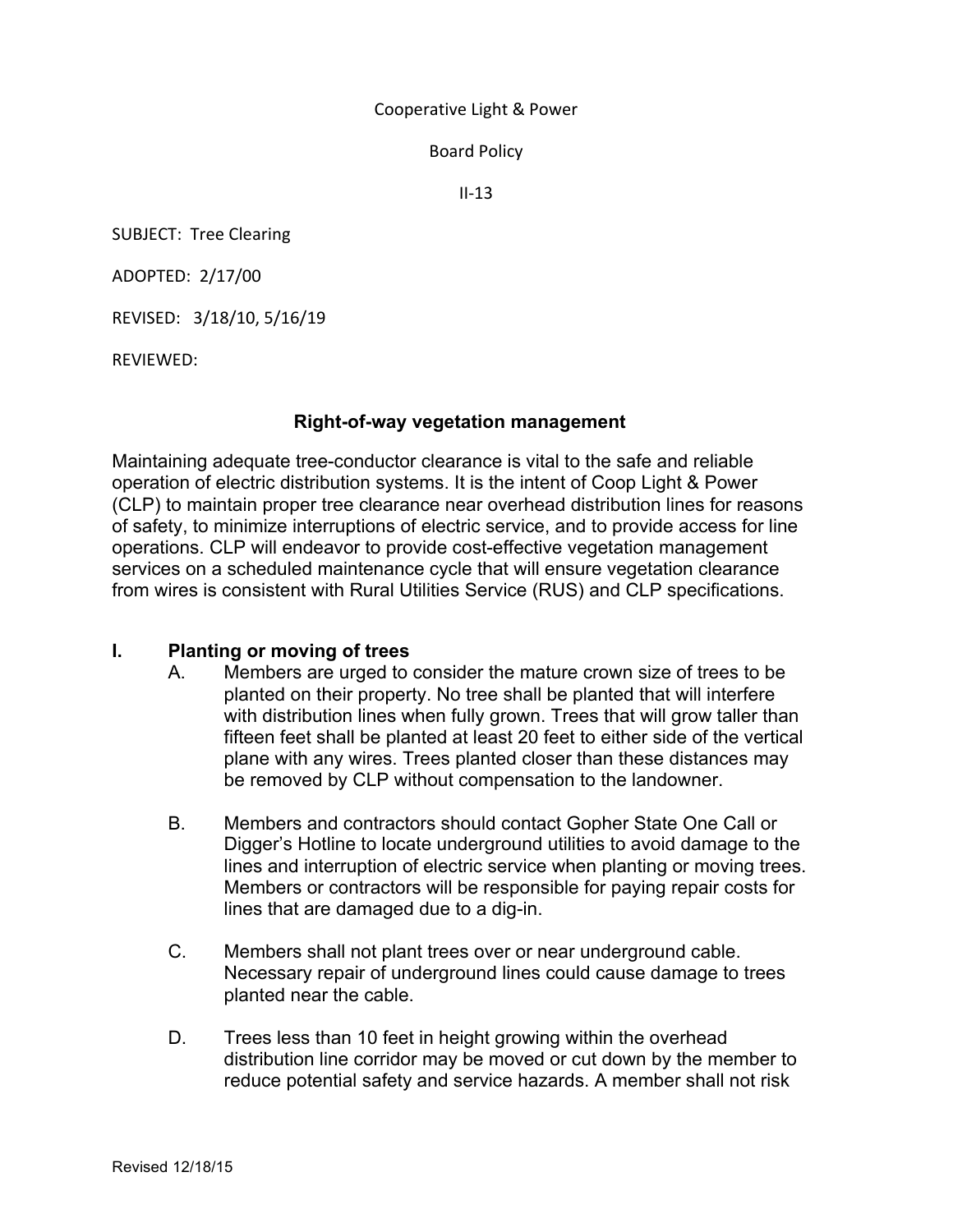Page 2 of 4 Board operating policy ES-7 **Right-of-way vegetation management**

his/her safety by cutting or moving trees taller than 10 feet located near power lines.

### **II. Tree removal and pruning**

- A. CLP is responsible for maintaining tree clearance only on its portion of the service that is before the meter. All lines beyond the meter location belong to the member. Responsibility for tree clearance on these lines belongs to the member. (Examples: If the electric meter is on a pole, all lines from the pole to house, barn, garage, etc. belong to the member. If the meter is on the house, any lines from the house to other buildings belong to the member.) When the line belongs to the member, the hiring of a professional tree service is recommended to ensure member safety and prevent damage to electric lines.
- B. Trees that endanger secondary lines (that portion of the line located beyond the transformer) may be cut down or pruned by CLP to eliminate any immediate hazard. Covered secondary lines will not receive the same level of priority as uncovered lines. CLP may, at its discretion, offer a free line drop as an alternative to performing "requested" tree work near secondary lines.
- C. CLP will provide vegetation maintenance along primary lines (those between the substation and the secondary lines). The appropriate vegetation management practices will be utilized at the discretion of CLP to achieve the required line clearances until the next maintenance cycle.

Trees and brush growing within the right-of-way corridor outside of the home landscape will be removed by CLP. Generally, corridor widths will be established to provide a minimum clear zone at the ground line of twenty (20) feet to either side of the vertical plane of the wires. Trees outside the right-of-way corridor, which are dead, dying, structurally defective or otherwise pose a danger of falling on the lines ("hazard trees"), will also be removed.

Landscape trees are trees located within an established lawn area or are ornamental specimens growing within the home landscape. Generally, the main trunk of landscape trees should be eight (8) feet or more from the vertical plane of the wires. Landscape trees will be pruned to provide clearance until the next scheduled maintenance cycle. The pruning distance will depend upon the species, cycle length and location of the tree. Landscape trees requiring repetitive pruning or those which are disfigured while achieving necessary clearance may be selected for removal with the property owner's consent.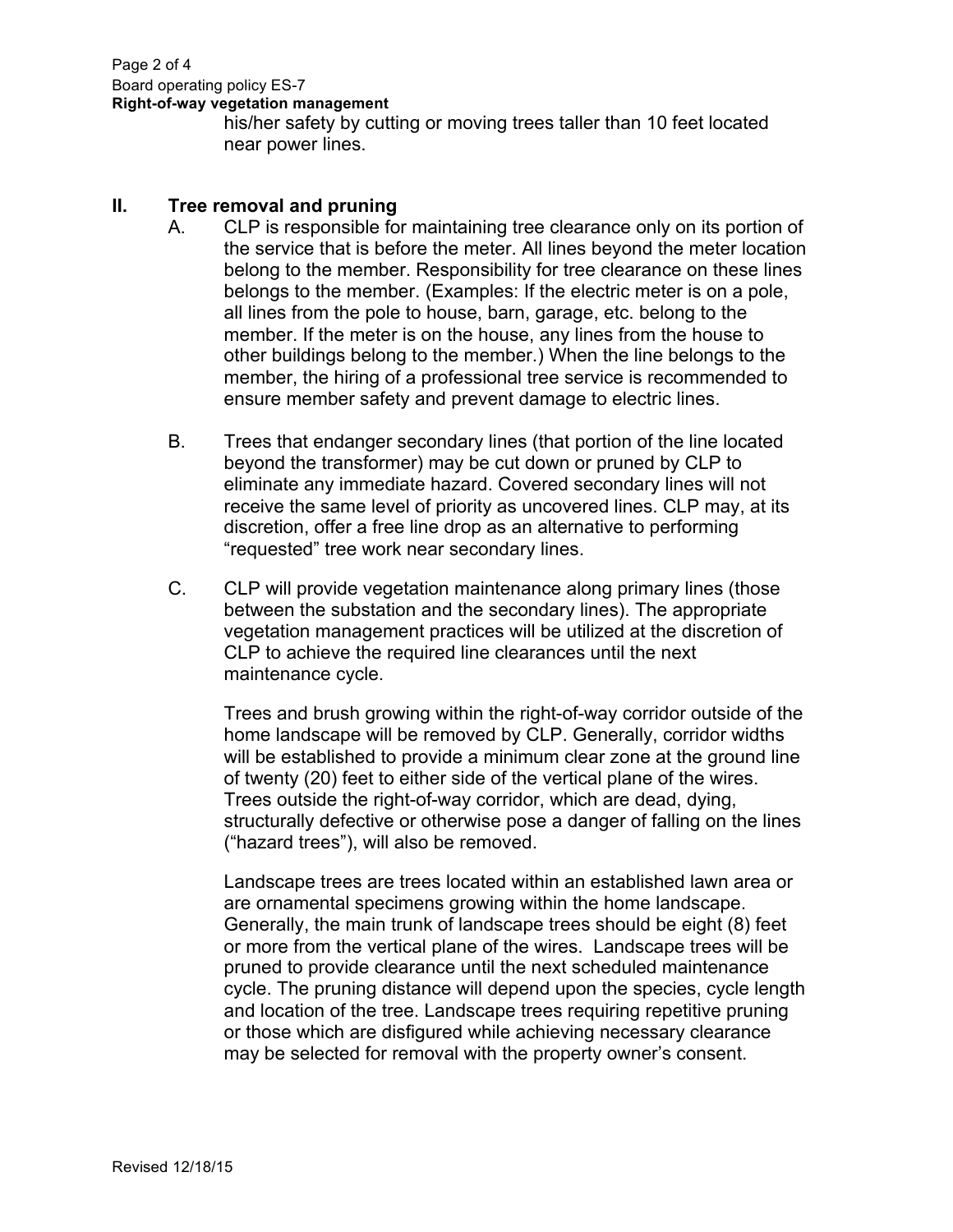To protect the public from electric injury, a minimum safety clearance from uninsulated conductors shall be obtained on all trees, regardless of location. Safety clearance will be obtained with or without the property owner's consent.

- D. Property owners who request a variance from the specified tree clearances or maintenance policies may be offered an alternative such as reducing the clearances, using other methods, self-maintaining brush in corridors, pruning rather than removing, or re-routing the line. Alternatives that involve additional expense to the Cooperative will be paid for by the property owner in advance of the alternate maintenance being performed.
- E. During maintenance cycle work, small branches may be mulched or windrowed. Larger limbs and tree trunks will be left on site for disposal by the property owner.
- F. When work is necessary because trees have caused a power outage, or, because trees have died and present a hazard, all debris will be left for disposal by the property owner. Ash tree debris within a county where an emergency quarantine for Emerald Ash Borer exists will also be left on site.
- G. Generally, stump removal will not be performed by CLP.
- H. Member tree requests will be investigated to determine whether the tree poses a hazard to the lines. CLP may prune or remove trees that are hazardous to the wires. CLP may provide assistance by temporarily dropping secondary lines to accommodate member removal of a tree near the secondary. In situations where other nonelectrical targets exist, or, where a tree poses little or no immediate hazard to the wires, the member may be required to share in the cost of requested tree work. Disposal of all debris from tree request work is the member's responsibility.

# **III. Chemical applications**

- A. It is the practice of CLP to use herbicides to manage trees and brush within the right-of-way corridor. Tree growth regulators may be used to control the growth rate following pruning.
- B. Applications of chemicals to manage vegetation will be performed according to appropriate State and Federal regulations that govern their use.
- C. Property owners who request a variance from chemical applications may be offered alternatives that include using other maintenance methods, self-maintaining brush or rerouting the line. Alternatives that